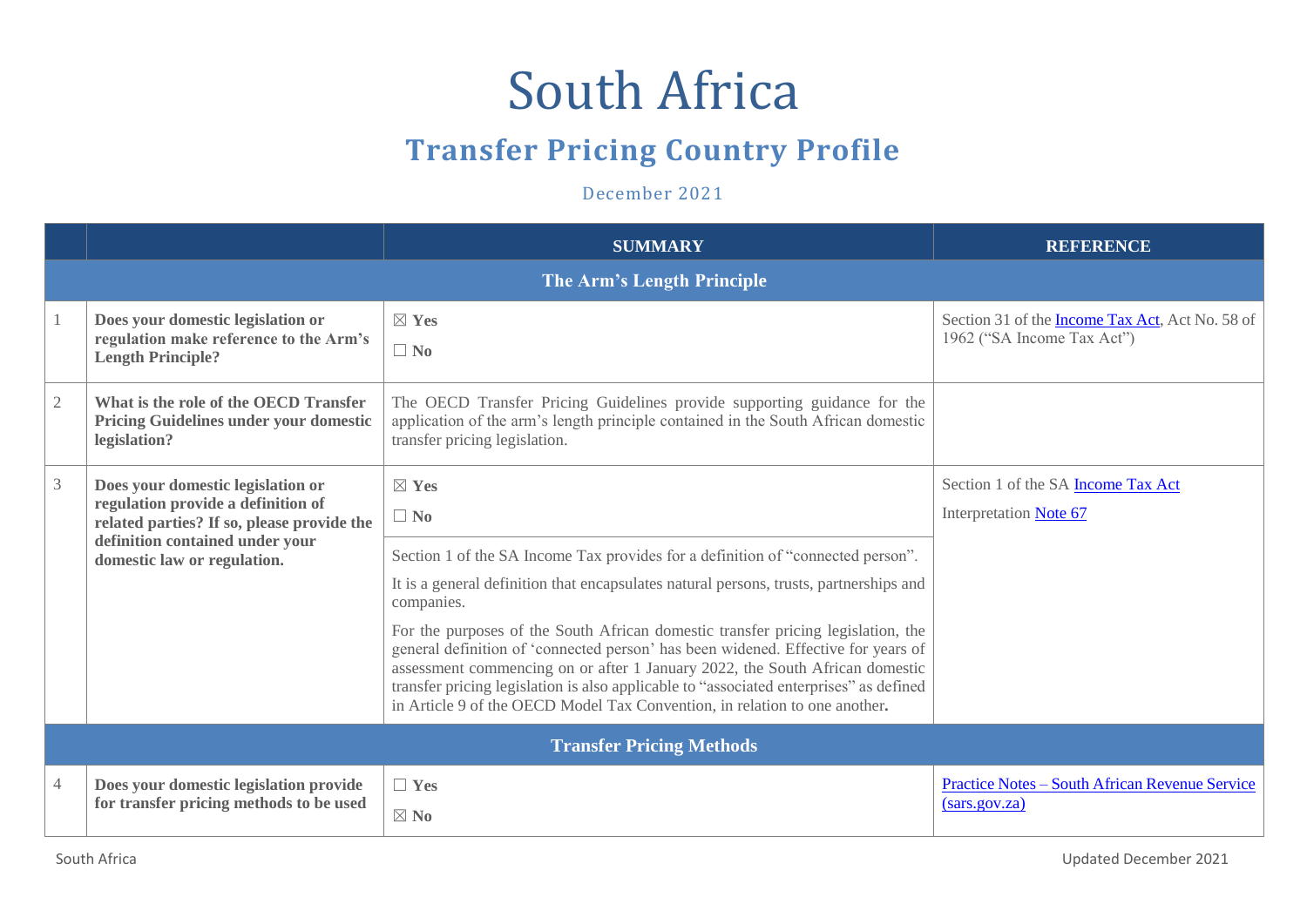|        | in respect of transactions between<br>related parties?                                                                                                            |  |                              |                                                                             |              | If affirmative, please check those provided for in your legislation:                                       |                 |                                                                                                                                                                                                                                                                                                                                   | Practice Note 7 must be read with the following:                                                                                      |
|--------|-------------------------------------------------------------------------------------------------------------------------------------------------------------------|--|------------------------------|-----------------------------------------------------------------------------|--------------|------------------------------------------------------------------------------------------------------------|-----------------|-----------------------------------------------------------------------------------------------------------------------------------------------------------------------------------------------------------------------------------------------------------------------------------------------------------------------------------|---------------------------------------------------------------------------------------------------------------------------------------|
|        |                                                                                                                                                                   |  | <b>CUP</b>                   | Resale<br>Price                                                             | Cost<br>Plus | <b>TNMM</b>                                                                                                | Profit<br>Split | Other (If so,<br>please describe)                                                                                                                                                                                                                                                                                                 | The record requirements of this Practice Note<br>(including the addendum) will now be replaced<br>the<br>record<br>by<br>requirements |
|        |                                                                                                                                                                   |  | $\Box$                       | $\Box$                                                                      | $\Box$       | $\Box$                                                                                                     | $\Box$          | $\Box$                                                                                                                                                                                                                                                                                                                            | of Notice 1334 of Government<br>Gazette 40375 dated 28 October 2016 to the                                                            |
|        |                                                                                                                                                                   |  |                              |                                                                             |              | legislation. This is reflected in Practice Note No. 7.                                                     |                 | South Africa relies on the methods in the OECD Transfer Pricing Guidelines<br>without having any direct reference to any method in its Transfer Pricing domestic                                                                                                                                                                  | extent applicable (as mentioned in the Briefing<br>Note)                                                                              |
| 5      | Which criterion is used in your<br>jurisdiction for the application of<br>transfer pricing methods?                                                               |  |                              | Please check all that apply:<br>$\Box$ Hierarchy of methods                 |              |                                                                                                            |                 |                                                                                                                                                                                                                                                                                                                                   |                                                                                                                                       |
|        |                                                                                                                                                                   |  |                              | $\boxtimes$ Most appropriate method<br>$\Box$ Other (if so, please explain) |              |                                                                                                            |                 |                                                                                                                                                                                                                                                                                                                                   |                                                                                                                                       |
|        |                                                                                                                                                                   |  |                              | method as a criterion.                                                      |              |                                                                                                            |                 | South Africa relies on the guidance in the OECD Transfer Pricing Guidelines on<br>the selection of the applicable transfer pricing method using the most appropriate                                                                                                                                                              |                                                                                                                                       |
| 6      | If your domestic legislation or<br>regulations contain specific guidance on<br>commodity transactions, indicate which<br>of the following approaches is followed. |  |                              | $\boxtimes$ Other (if so, please explain)                                   |              | paragraphs 2.18-2.22 of the TPG is followed.<br>transactions involving commodities (if so, please explain) |                 | $\Box$ For controlled transactions involving commodities, the guidance contained in<br>$\Box$ Domestic legislation mandates the use of a specific method for controlled                                                                                                                                                           |                                                                                                                                       |
|        |                                                                                                                                                                   |  |                              |                                                                             |              |                                                                                                            |                 | The South African domestic transfer pricing legislation does not contain specific<br>legislation or guidelines for the treatment of commodity transactions. The practice<br>is that the OECD Transfer Pricing Guidelines are consulted for purposes of<br>considering and selecting the most appropriate transfer pricing method. |                                                                                                                                       |
|        |                                                                                                                                                                   |  |                              |                                                                             |              | <b>Comparability Analysis</b>                                                                              |                 |                                                                                                                                                                                                                                                                                                                                   |                                                                                                                                       |
| $\tau$ | Does your jurisdiction follow (or largely<br>follow) the guidance on comparability                                                                                |  | $\boxtimes$ Yes<br>$\Box$ No |                                                                             |              |                                                                                                            |                 |                                                                                                                                                                                                                                                                                                                                   |                                                                                                                                       |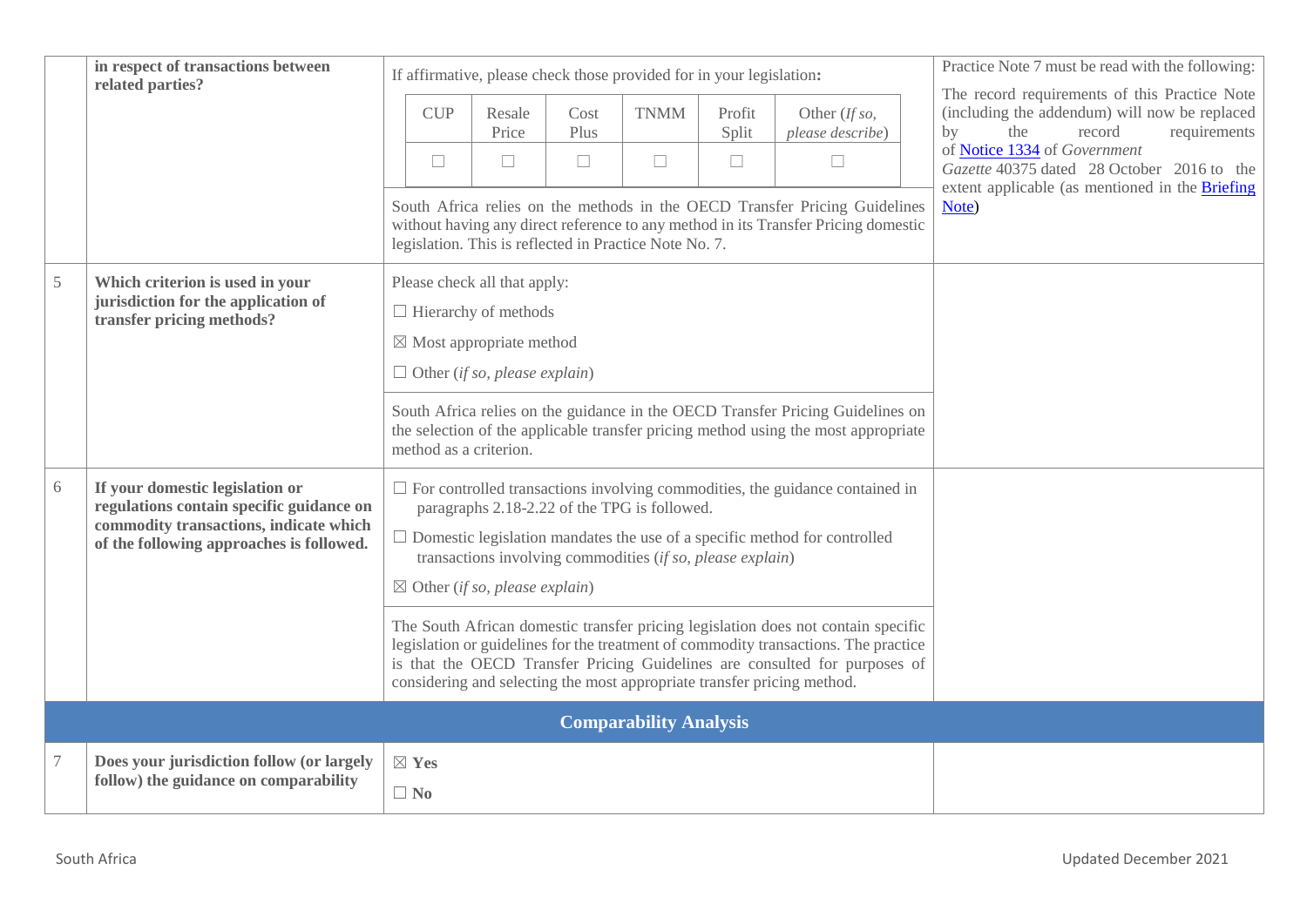|    | analysis outlined in Chapter III of the<br>TPG?                                                                          | South Africa follows the guidance on comparability analysis as outlined in Chapter<br>III of the OECD Transfer Pricing Guidelines.                                                                                                                                                                                                                                                                                                                                                                               |                                                                                                                                                                                                                                                                                 |
|----|--------------------------------------------------------------------------------------------------------------------------|------------------------------------------------------------------------------------------------------------------------------------------------------------------------------------------------------------------------------------------------------------------------------------------------------------------------------------------------------------------------------------------------------------------------------------------------------------------------------------------------------------------|---------------------------------------------------------------------------------------------------------------------------------------------------------------------------------------------------------------------------------------------------------------------------------|
| 8  | Is there a preference in your<br>jurisdiction for domestic comparables<br>over foreign comparables?                      | $\Box$ Yes<br>$\boxtimes$ No                                                                                                                                                                                                                                                                                                                                                                                                                                                                                     |                                                                                                                                                                                                                                                                                 |
|    |                                                                                                                          | The South African domestic transfer pricing legislation does not contain specific<br>legislation or guidelines for the selection and or use of domestic or foreign<br>comparables. However, the OECD Transfer Pricing Guidelines are consulted to<br>provide guidance on comparability analysis.                                                                                                                                                                                                                 |                                                                                                                                                                                                                                                                                 |
| 9  | Does your tax administration use secret<br>comparables for transfer pricing<br>assessment purposes?                      | $\Box$ Yes<br>$\boxtimes$ No                                                                                                                                                                                                                                                                                                                                                                                                                                                                                     |                                                                                                                                                                                                                                                                                 |
| 10 | Does your legislation allow or require<br>the use of an arm's length range and/or<br>statistical measure for determining | $\Box$ Yes<br>$\boxtimes$ No                                                                                                                                                                                                                                                                                                                                                                                                                                                                                     | <b>Practice Notes - South African Revenue Service</b><br>(sars.gov.za) Practice Note 7 must be read with<br>the following:                                                                                                                                                      |
|    | arm's length remuneration?                                                                                               | The South African domestic transfer pricing legislation does not contain a specific<br>provision that allows or requires the use of an arm's length range and/or statistical<br>measure for determining the arm's length range. However, South Africa follows<br>the OECD Transfer Pricing Guidelines, which provide in-depth guidance on the<br>use of an arm's length range and/or statistical measure for determining arm's<br>length remuneration. This is reflected in Practice Note No. 7 at a high level. | The record requirements of this Practice Note<br>(including the addendum) will now be replaced<br>by<br>the<br>requirements<br>record<br>of Notice 1334 of Government<br>Gazette 40375 dated 28 October 2016 to the<br>extent applicable (as mentioned in the Briefing<br>Note) |
| 11 | Are comparability adjustments<br>required under your domestic<br>legislation or regulations?                             | $\Box$ Yes<br>$\boxtimes$ No                                                                                                                                                                                                                                                                                                                                                                                                                                                                                     |                                                                                                                                                                                                                                                                                 |
|    |                                                                                                                          | The South African domestic transfer pricing legislation does not contain a specific<br>provision or inclusion for comparability adjustments. However, the OECD<br>Transfer Pricing Guidelines are consulted to provide guidance on comparability<br>adjustments.                                                                                                                                                                                                                                                 |                                                                                                                                                                                                                                                                                 |
|    |                                                                                                                          | <b>Intangible Property</b>                                                                                                                                                                                                                                                                                                                                                                                                                                                                                       |                                                                                                                                                                                                                                                                                 |
| 12 | Does your domestic legislation or<br>regulations contain guidance specific to                                            | $\Box$ Yes<br>$\boxtimes$ No                                                                                                                                                                                                                                                                                                                                                                                                                                                                                     | <b>Practice Notes - South African Revenue Service</b><br>(sars.gov.za)                                                                                                                                                                                                          |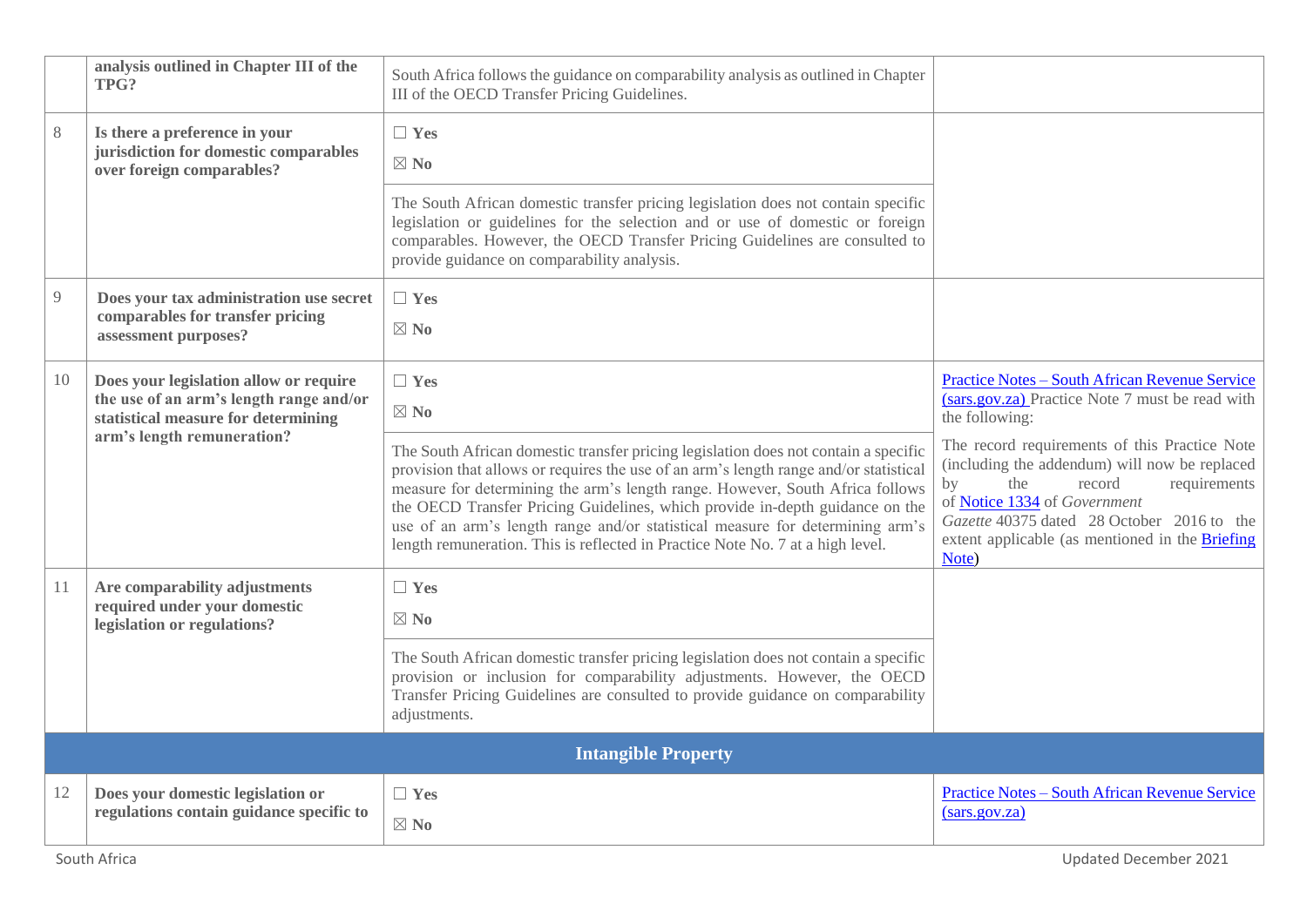|    | the pricing of controlled transactions<br>involving intangibles?                                                                                          | The South African domestic transfer pricing legislation does not contain a specific<br>provision or inclusion on the pricing of transactions involving intangibles.<br>However, South Africa follows the OECD Transfer Pricing Guidelines, which<br>provide in-depth guidance on pricing of controlled transactions involving<br>intangibles. This is reflected in Practice Note No. 7 at a high level.                                                                                                                                                                                                                                                                                                                                                                                                                                                                          | Practice Note 7 must be read with the following:<br>The record requirements of this Practice Note<br>(including the addendum) will now be replaced<br>the<br>$\mathbf{b}$<br>record<br>requirements<br>of Notice 1334 of Government<br>Gazette 40375 dated 28 October 2016 to the<br>extend applicable (as mentioned in the Briefing<br>Note) |
|----|-----------------------------------------------------------------------------------------------------------------------------------------------------------|----------------------------------------------------------------------------------------------------------------------------------------------------------------------------------------------------------------------------------------------------------------------------------------------------------------------------------------------------------------------------------------------------------------------------------------------------------------------------------------------------------------------------------------------------------------------------------------------------------------------------------------------------------------------------------------------------------------------------------------------------------------------------------------------------------------------------------------------------------------------------------|-----------------------------------------------------------------------------------------------------------------------------------------------------------------------------------------------------------------------------------------------------------------------------------------------------------------------------------------------|
| 13 | Does your domestic legislation or<br>regulations provide for transfer pricing<br>rules or special measures regarding<br>hard-to-value intangibles (HTVI)? | $\Box$ Yes<br>$\boxtimes$ No<br>South Africa follows the OECD Transfer Pricing Guidelines in this respect.                                                                                                                                                                                                                                                                                                                                                                                                                                                                                                                                                                                                                                                                                                                                                                       | <b>HTVI Implementation Questionnaire</b>                                                                                                                                                                                                                                                                                                      |
| 14 | Are there any other rules outside<br>transfer pricing rules that are relevant<br>for the tax treatment of transactions<br>involving intangibles?          | $\boxtimes$ Yes<br>$\Box$ No<br>Section 23I is the South African domestic provision that prohibits a deduction in<br>respect of certain intellectual property. The purpose of the provision is to, in<br>specified circumstances, disallow the deduction in the hands of a South African<br>resident who licenses IP from a non-taxable person, including a non-resident. The<br>following is a summary of the licensing transactions to which the provision<br>applies:<br>Exportation of IP – where a South African taxpayer (resident) licenses patents,<br>designs, trademarks or copyright IP from a non-taxable person and the IP was<br>developed by the licensee or a person connected to the licensee.<br>Bare dominium structures – where a resident licenses IP, the IP is owned by a<br>taxable resident, and the royalties are paid to a non-taxable person. A bare | Section 23I of the SA Income Tax Act-<br>Prohibition of deductions in respect of certain<br>intellectual property                                                                                                                                                                                                                             |
|    |                                                                                                                                                           | dominium structure is a situation wherein ownership in an asset is divorced from<br>use rights therein.<br>Sale of business as a going concern: Where a resident's business is sold by the sale<br>of assets of the seller generally to another resident (purchaser) while transferring<br>the IP to a non-taxable person and the purchaser licenses the IP.<br>Research and Development (R&D) structure - Where R&D that gave rise to IP was<br>performed by a resident within South Africa, the IP is licensed to the resident or to<br>another "connected" resident, the licensor is a non-taxable person and the licensee                                                                                                                                                                                                                                                    |                                                                                                                                                                                                                                                                                                                                               |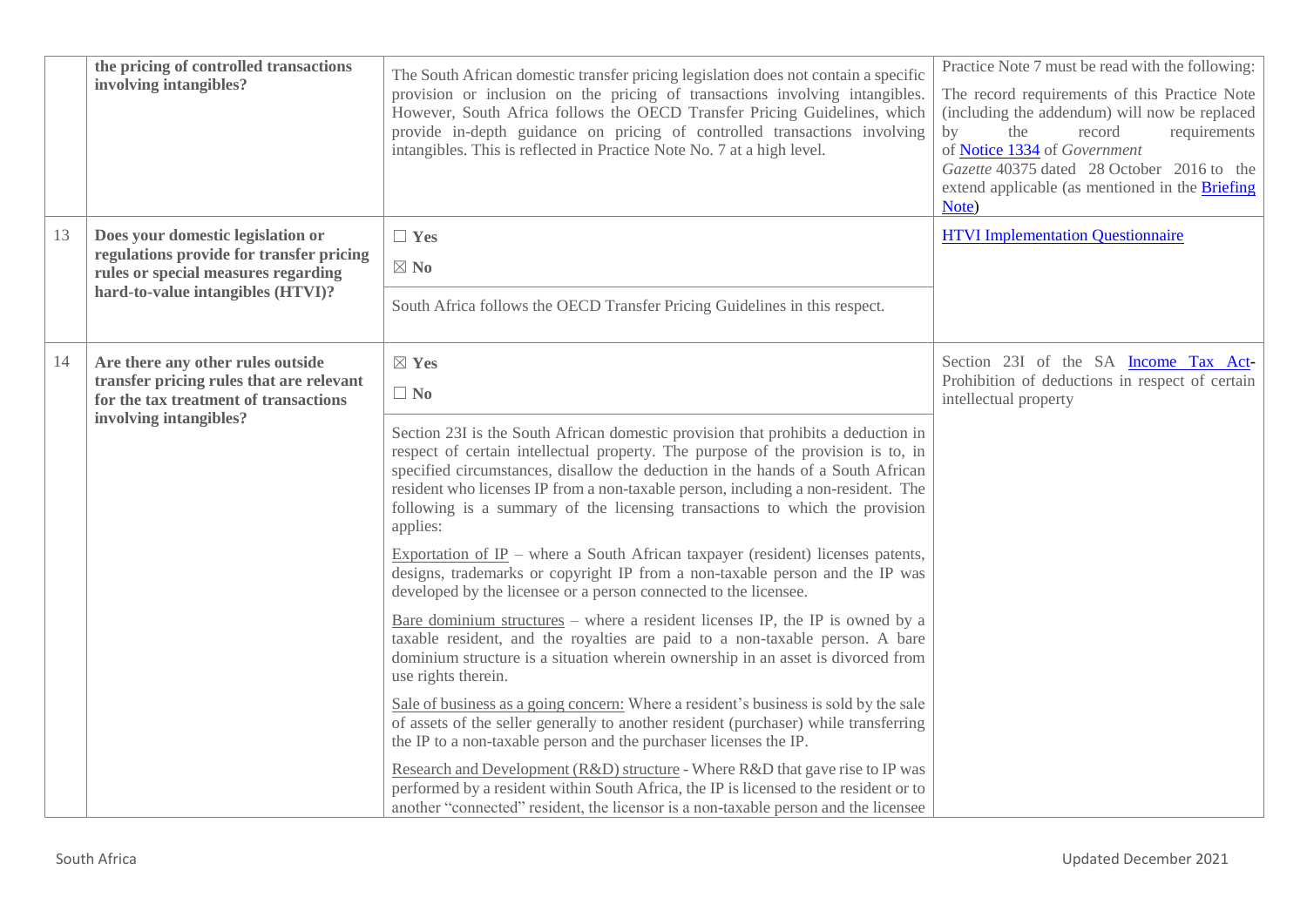|    |                                                                                                                                               | and resident connected persons in relation to the licensee own at least 20% shares<br>in the licensor.<br>Controlled Foreign Companies (CFCs) - Where royalties are paid by a resident to<br>a CFC, royalties paid to the CFC are captured in the section to the extent that shares<br>in the CFC are held by non-taxable persons.<br>Synthetic arrangements - Where any arrangement that attempts synthetically to<br>achieve the same tax result as any of the above scenarios. |                                                                                                                                                                                                                                                                                                                                                                                                               |
|----|-----------------------------------------------------------------------------------------------------------------------------------------------|-----------------------------------------------------------------------------------------------------------------------------------------------------------------------------------------------------------------------------------------------------------------------------------------------------------------------------------------------------------------------------------------------------------------------------------------------------------------------------------|---------------------------------------------------------------------------------------------------------------------------------------------------------------------------------------------------------------------------------------------------------------------------------------------------------------------------------------------------------------------------------------------------------------|
|    |                                                                                                                                               | <b>Intra-group Services</b>                                                                                                                                                                                                                                                                                                                                                                                                                                                       |                                                                                                                                                                                                                                                                                                                                                                                                               |
| 15 | Does your domestic legislation or<br>regulations provide guidance specific to<br>intra-group services transactions?                           | $\Box$ Yes<br>$\boxtimes$ No<br>The South African domestic transfer pricing legislation does not contain a specific<br>provision or inclusion on intra-group service transactions. However, Practice Note<br>No. 7 states that Chapter VII of the OECD Transfer Pricing Guidelines is relevant<br>and therefore the OECD Transfer Pricing Guidelines are followed.                                                                                                                | <b>Practice Notes - South African Revenue Service</b><br>(sars.gov.za)<br>Practice Note 7 must be read with the following:<br>The record requirements of this Practice Note<br>(including the addendum) will now be replaced<br>by<br>the<br>record<br>requirements<br>of Notice 1334 of Government<br>Gazette 40375 dated 28 October 2016 to the<br>extend applicable (as mentioned in the Briefing<br>Note) |
| 16 | Do you have any simplified approach<br>for low value-adding intra-group<br>services?                                                          | $\Box$ Yes<br>$\boxtimes$ No<br>South Africa does not subscribe to the simplified approach for low value-adding<br>intra-group services.                                                                                                                                                                                                                                                                                                                                          |                                                                                                                                                                                                                                                                                                                                                                                                               |
| 17 | Are there any other rules outside<br>transfer pricing rules that are relevant<br>for the tax treatment of transactions<br>involving services? | $\boxtimes$ Yes<br>$\Box$ No<br>The following general sections $11(a)$ (general deduction of expenses provision)<br>and 80A – 80L (general anti-avoidance provision) of the SA Income Tax Act may<br>be applicable.                                                                                                                                                                                                                                                               | Section $11(a)$ of the SA Income Tax Act<br>General deductions allowed in determination of<br>taxable income<br>Sections 80A – 80L of the SA Income Tax Act-<br>General Anti Avoidance Rules ("GAAR")                                                                                                                                                                                                         |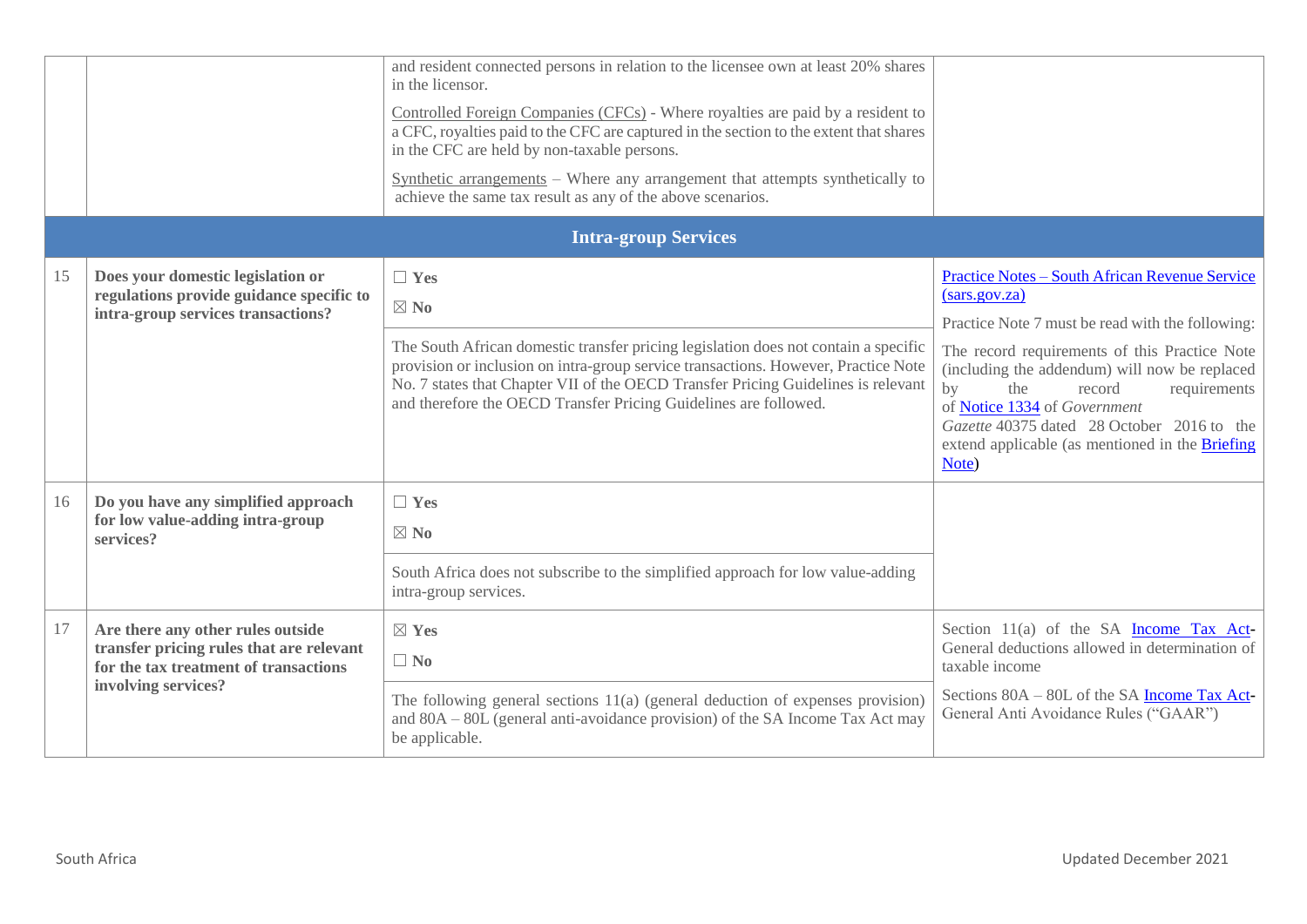|    |                                                                                                                 | <b>Financial transactions</b>                                                                                                                                                                                                                                                  |                                                                                                                                                                                 |
|----|-----------------------------------------------------------------------------------------------------------------|--------------------------------------------------------------------------------------------------------------------------------------------------------------------------------------------------------------------------------------------------------------------------------|---------------------------------------------------------------------------------------------------------------------------------------------------------------------------------|
| 18 | [NEW] Does your domestic legislation<br>or regulations provide guidance specific<br>to financial transactions?  | $\Box$ Yes<br>$\boxtimes$ No                                                                                                                                                                                                                                                   |                                                                                                                                                                                 |
|    |                                                                                                                 | The South African domestic transfer pricing legislation does not contain a specific<br>provision or inclusion on financial transactions. However, South Africa follows<br>the OECD Transfer Pricing Guidelines, which provides in-depth guidance on<br>financial transactions. |                                                                                                                                                                                 |
| 19 | [NEW] Are there any other rules<br>outside transfer pricing rules that are<br>relevant for the tax treatment of | $\boxtimes$ Yes<br>$\Box$ No                                                                                                                                                                                                                                                   | Section 23M of the SA Income Tax Act-<br>Limitation of interest deductions in respect of<br>debts owed to persons not subject to tax                                            |
|    | financial transactions?                                                                                         | The South African Income Tax Act contains various sections that consider the<br>limitation and computation of interest deductions for income tax purposes (not<br>necessarily specific for transfer pricing).                                                                  | Section 23N of the SA Income Tax Act-<br>Limitation of interest deductions in respect of<br>reorganisations and acquisition transactions                                        |
|    |                                                                                                                 | A discussion paper was published in February 2020. This paper explores the<br>Treatment of Excessive Debt Financing, Interest Deductions and Other Financial<br>Payments, based on the measures contained in BEPS Action 4. Public comments                                    | Section 50B of the SA <b>Income Tax Act</b> -levy of<br>withholding tax on interest                                                                                             |
|    |                                                                                                                 | in response to this paper are currently being considered.                                                                                                                                                                                                                      | National Treasury Discussion Paper on<br>Reviewing the Tax Treatment of Excessive Debt<br>Financing, Interest Deductions and Other<br>Financial Payments dated 26 February 2020 |
|    |                                                                                                                 |                                                                                                                                                                                                                                                                                | Section 24J of the SA <b>Income Tax Act-</b> Incurral<br>and accrual of Interest                                                                                                |
|    |                                                                                                                 |                                                                                                                                                                                                                                                                                | Section 24JA of the SA <b>Income Tax Act</b> - Sharia<br>compliant financing arrangements                                                                                       |
|    |                                                                                                                 |                                                                                                                                                                                                                                                                                | Section 24JB of the SA Income Tax Act-<br>Taxation in respect of financial assets and<br>liabilities of certain persons                                                         |
|    |                                                                                                                 |                                                                                                                                                                                                                                                                                | Section 24K of the SA <b>Income Tax Act</b> -Incurral<br>and accrual of amounts in respect of interest rate<br>agreements                                                       |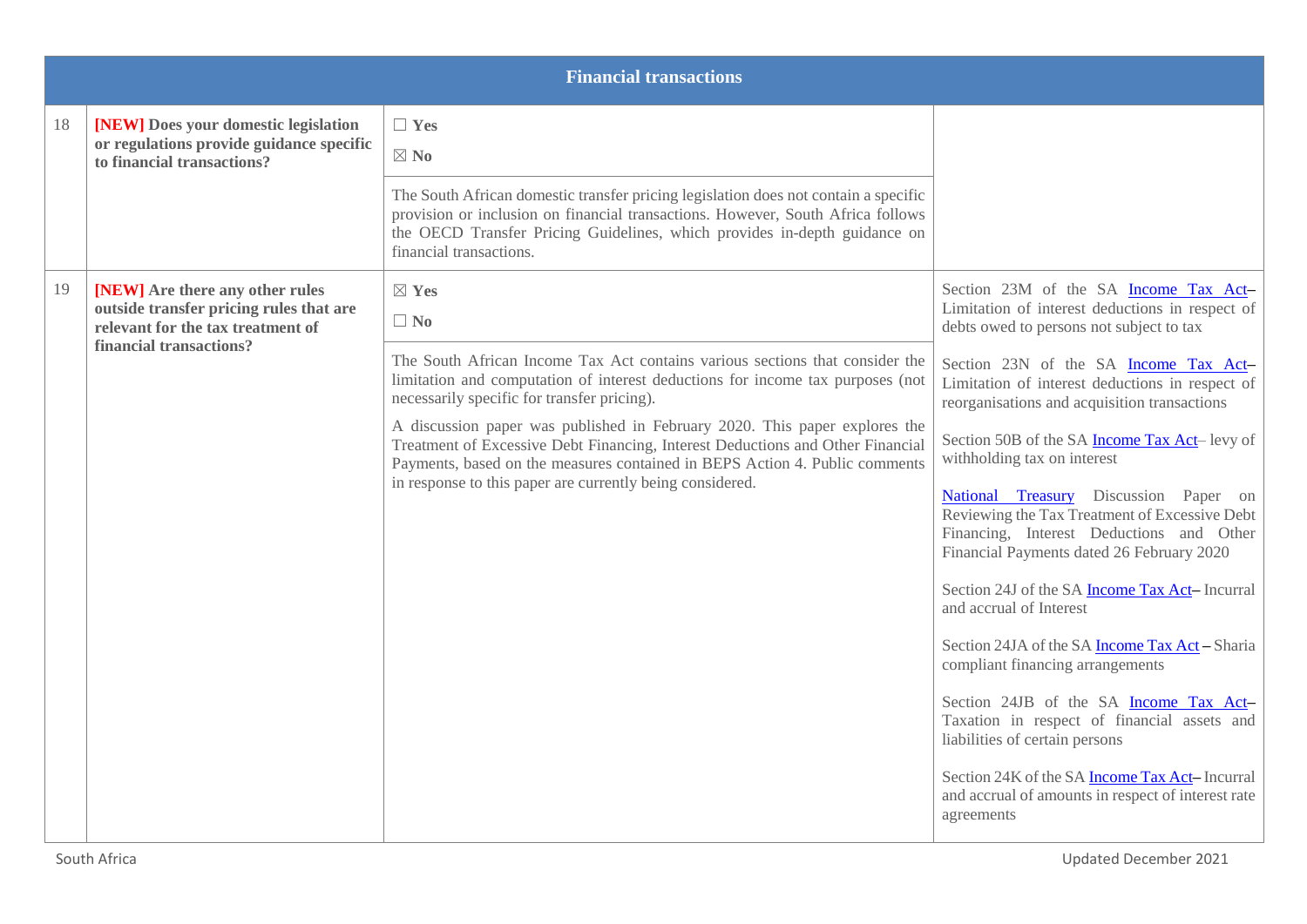|    |                                                                                                            |                                                                                                                                                                                                                                                                                                                                                                                                                                                                   | Section 24L of the SA Income Tax Act-Incurral<br>and accrual of amounts in respect of option<br>contracts<br>Section 240 of the SA <b>Income Tax Act-</b> Incurral<br>of interest in certain debts deemed to be in the<br>production of income                                                                                                                                                                         |
|----|------------------------------------------------------------------------------------------------------------|-------------------------------------------------------------------------------------------------------------------------------------------------------------------------------------------------------------------------------------------------------------------------------------------------------------------------------------------------------------------------------------------------------------------------------------------------------------------|------------------------------------------------------------------------------------------------------------------------------------------------------------------------------------------------------------------------------------------------------------------------------------------------------------------------------------------------------------------------------------------------------------------------|
|    |                                                                                                            | <b>Cost Contribution Agreements</b>                                                                                                                                                                                                                                                                                                                                                                                                                               |                                                                                                                                                                                                                                                                                                                                                                                                                        |
| 20 | Does your jurisdiction have legislation<br>or regulations on cost contribution<br>agreements?              | $\Box$ Yes<br>$\boxtimes$ No<br>The South African domestic transfer pricing legislation does not contain a specific<br>provision or inclusion on cost contribution agreements. South Africa follows the<br>OECD Transfer Pricing Guidelines, which provides guidance on this topic. This is<br>reflected in Practice Note No. 7.                                                                                                                                  | <b>Practice Notes - South African Revenue Service</b><br>(sars.gov.za)<br>Practice Note 7 must be read together with the<br>following:<br>The record requirements of this Practice Note<br>(including the addendum) will now be replaced by<br>the<br>record<br>requirements<br>of Notice 1334 of Government<br>Gazette 40375 dated 28 October 2016 to the<br>extend applicable (as mentioned in the Briefing<br>Note) |
|    |                                                                                                            | <b>Transfer Pricing Documentation</b>                                                                                                                                                                                                                                                                                                                                                                                                                             |                                                                                                                                                                                                                                                                                                                                                                                                                        |
| 21 | Does your legislation or regulations<br>require the taxpayer to prepare transfer<br>pricing documentation? | $\boxtimes$ Yes<br>$\Box$ No<br>If affirmative, please check all that apply:<br>$\boxtimes$ Master file consistent with Annex I to Chapter V of the TPG<br>$\boxtimes$ Local file consistent with Annex II to Chapter V of the TPG<br>$\boxtimes$ Country-by-country report consistent with Annex III to Chapter V of the<br><b>TPG</b><br>$\Box$ Specific transfer pricing returns (separate or annexed to the tax return)<br>$\boxtimes$ Other (specify): ITR14 |                                                                                                                                                                                                                                                                                                                                                                                                                        |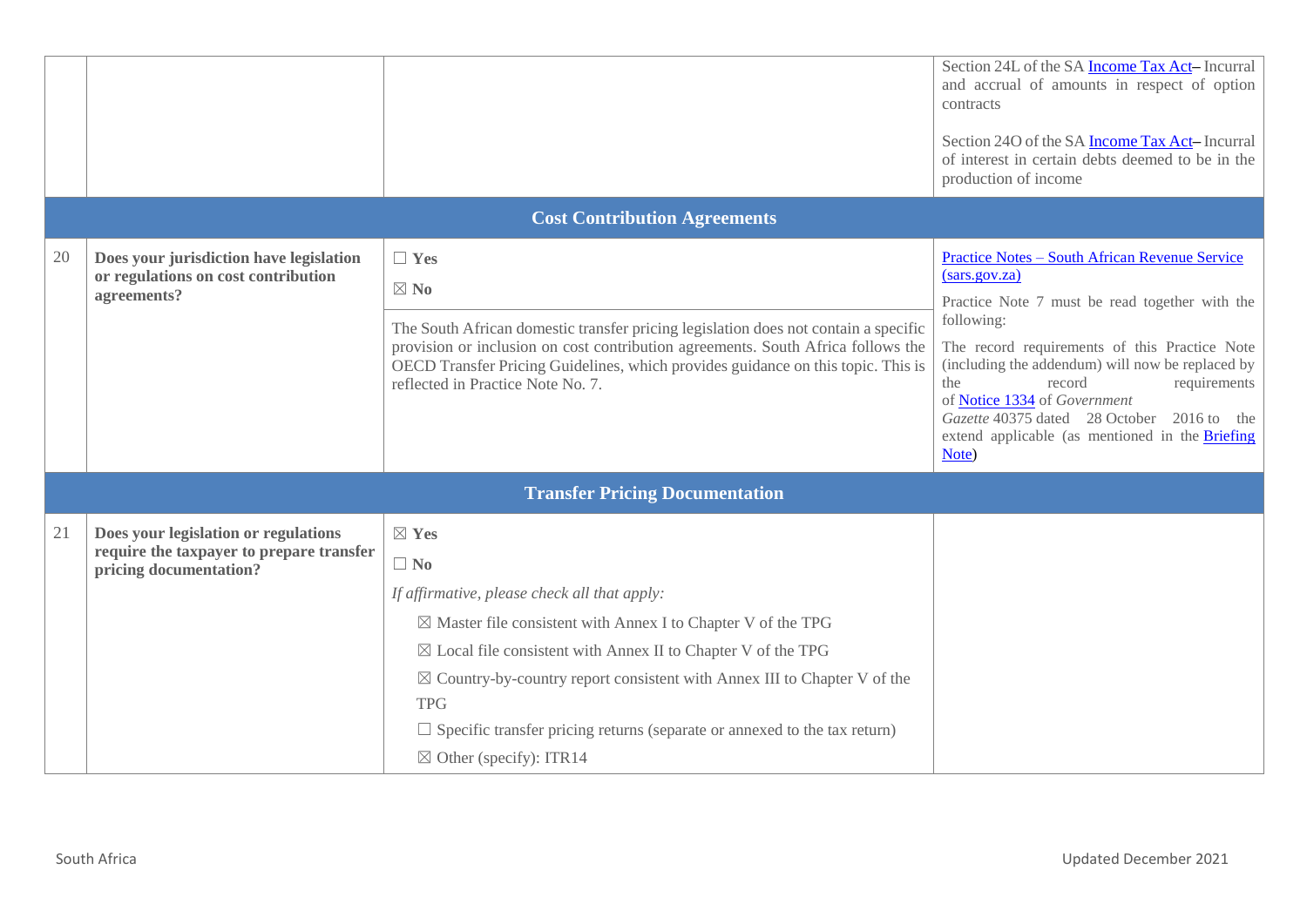|        |                                                                                                                                                                               | The income tax return for companies (ITR14) contains a detailed section that the<br>taxpayer must complete in relation to its cross-border transactions entered into<br>with its connected persons.                                                                                                                                                                                                                                                                                                                                                                                                                                                                                                                                                                                                                                                                                                                                                               |                                                                                                                                                                                                                                                                                                                                                                         |
|--------|-------------------------------------------------------------------------------------------------------------------------------------------------------------------------------|-------------------------------------------------------------------------------------------------------------------------------------------------------------------------------------------------------------------------------------------------------------------------------------------------------------------------------------------------------------------------------------------------------------------------------------------------------------------------------------------------------------------------------------------------------------------------------------------------------------------------------------------------------------------------------------------------------------------------------------------------------------------------------------------------------------------------------------------------------------------------------------------------------------------------------------------------------------------|-------------------------------------------------------------------------------------------------------------------------------------------------------------------------------------------------------------------------------------------------------------------------------------------------------------------------------------------------------------------------|
| $22\,$ | Please briefly explain the relevant<br>requirements related to filing of<br>transfer pricing documentation (i.e.<br>timing for preparation or submission,<br>languages, etc.) | For tax return filing purposes taxpayers are asked questions on the returns, for<br>example, pertaining to whether the taxpayer has entered into intra-group<br>transactions with offshore connected parties and if the taxpayer has supporting<br>documentation to support the arm's length nature of such transactions.<br>In addition to the above, taxpayers who meet the criteria of the sections and/or<br>provisions set out below are mandated to:<br>(i) keep or retain certain transfer pricing related documents in terms of Section 29<br>of the Tax Administration Act, 2011; and<br>(ii) file a Country-by-Country Report; a Master File, and/or a Local File within a<br>year of the end of their financial year in terms of Section 25 of the Tax<br>Administration Act, 2011.<br>All of the above must be completed in English. The relevant filing or retention<br>dates are provided for in each of the relevant notices (see links provided). | Duty to keep records, books of account or<br>documents in terms of Section 29 of the Tax<br><b>Administration Act</b> , 2011<br>Return to be submitted by persons in terms of<br>Section 25 of the Tax Administration Act, 2011<br>Extension of deadline to file country by country<br>returns in terms of <u>section 25(7)</u> of the Tax<br>Administration Act, 20110 |
| 23     | Does your legislation provide for<br>specific transfer pricing penalties<br>and/or compliance incentives regarding<br>transfer pricing documentation?                         | $\Box$ Yes<br>$\boxtimes$ No<br>The South African domestic transfer pricing legislation does not provide for any<br>specific penalties or compliance incentives pertaining to the filing of transfer<br>pricing documentation. General administrative penalties apply for the late or non-<br>filing of CbC reports, Master files and Local files.                                                                                                                                                                                                                                                                                                                                                                                                                                                                                                                                                                                                                | Incidences of non-compliance by a person in<br>terms of <b>Section</b> 210(2) of the Tax<br>Administration Act, 2011 that are subject to a<br>fixed penalty in accordance with sections<br>2010(1) and 211 of the Tax Administration Act,<br>2011                                                                                                                       |
| 24     | If your legislation provides for<br>exemption from transfer pricing<br>documentation obligations, please<br>explain.                                                          | Where a CbC report is required to be filed, a CbC report, master file and local<br>file must be filed by the Ultimate Parent Entity or the Constituent Entity. The<br>threshold for CbC reporting is consolidated group revenue of R 10billion or EUR<br>750million.<br>In addition, where the aggregate of a person's potentially affected transactions<br>(i.e. transactions potentially subject to transfer pricing adjustments) for the year<br>of assessment, without offsetting any potentially affected transactions against one<br>another, exceeds or is reasonably expected to exceed R100 million, and that<br>person is a tax resident, the person must submit a local file. If the ultimate<br>holding company of the person's group is resident in South Africa or a master                                                                                                                                                                         |                                                                                                                                                                                                                                                                                                                                                                         |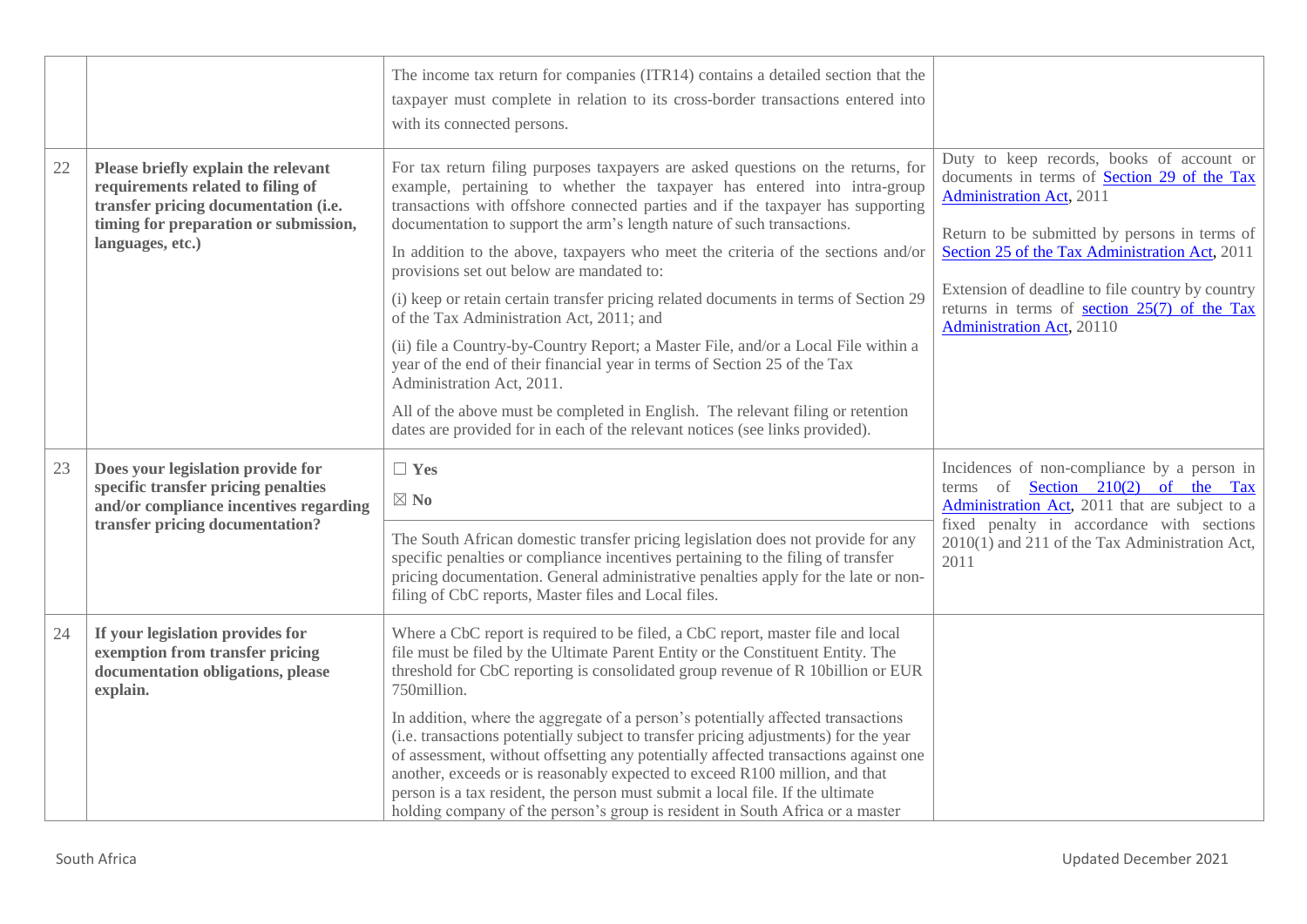|    |                                                                                                                                                     | file has been be prepared by any entity within the group, the person must also<br>submit a master file.                                                            |                                            |  |  |
|----|-----------------------------------------------------------------------------------------------------------------------------------------------------|--------------------------------------------------------------------------------------------------------------------------------------------------------------------|--------------------------------------------|--|--|
|    |                                                                                                                                                     | <b>Administrative Approaches to Avoiding and Resolving Disputes</b>                                                                                                |                                            |  |  |
| 25 | Which mechanisms are available in<br>your jurisdiction to prevent and/or<br>resolve transfer pricing disputes?                                      | Please check those that apply:<br>$\Box$ Rulings                                                                                                                   | South Africa's MAP Profile                 |  |  |
|    |                                                                                                                                                     | $\boxtimes$ Enhanced engagement programs<br>$\Box$ Advance Pricing Agreements (APA)<br>$\Box$ Unilateral APAs                                                      |                                            |  |  |
|    |                                                                                                                                                     | $\Box$ Bilateral APAs<br>$\Box$ Multilateral APAs                                                                                                                  |                                            |  |  |
|    |                                                                                                                                                     | $\boxtimes$ Mutual Agreement Procedures<br>$\Box$ Other (please specify):                                                                                          |                                            |  |  |
|    | <b>Safe Harbours and Other Simplification Measures</b>                                                                                              |                                                                                                                                                                    |                                            |  |  |
| 26 | Does your jurisdiction have rules on<br>safe harbours in respect of certain<br>industries, types of taxpayers, or types<br>of transactions?         | $\Box$ Yes<br>$\boxtimes$ No                                                                                                                                       |                                            |  |  |
| 27 | Does your jurisdiction have any other<br>simplification measures not listed in this<br>questionnaire? If so, please provide a<br>brief explanation. | $\Box$ Yes<br>$\boxtimes$ No                                                                                                                                       |                                            |  |  |
|    |                                                                                                                                                     | <b>Other Legislative Aspects or Administrative Procedures</b>                                                                                                      |                                            |  |  |
| 28 | Does your jurisdiction allow/require<br>taxpayers to make year-end<br>adjustments?                                                                  | $\boxtimes$ Yes<br>$\Box$ No                                                                                                                                       | Section 31 of the SA <b>Income Tax Act</b> |  |  |
|    |                                                                                                                                                     | Although there are no specific provisions included in South Africa's transfer<br>pricing legislation dealing with year-end adjustments, year-end adjustments would |                                            |  |  |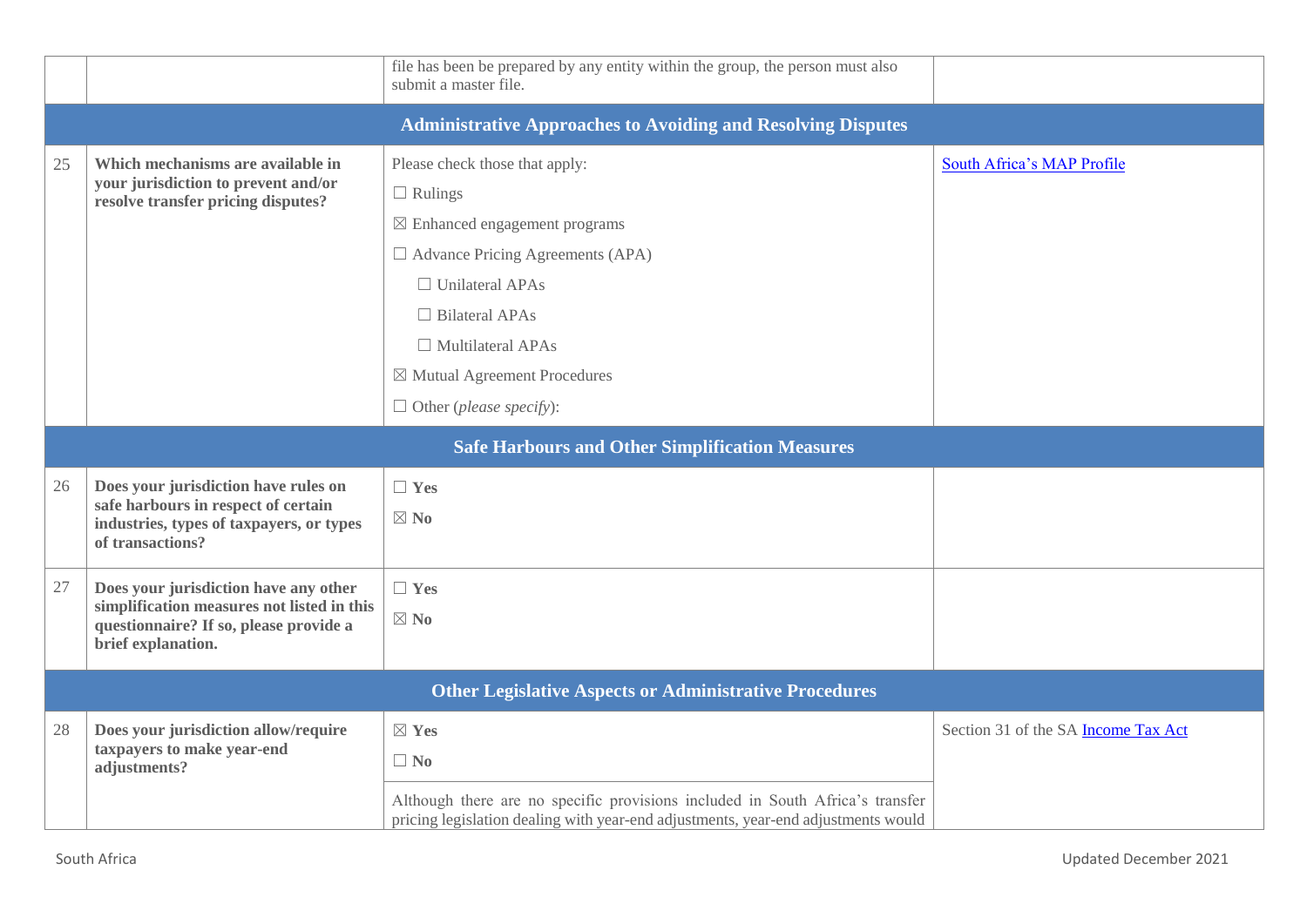|    |                                                                                | generally be considered and evaluated based on the arm's length principle as<br>provided for by Section 31 of the SA Income Tax Act.                                                                                                                                                                                                                                                                                 |                                               |
|----|--------------------------------------------------------------------------------|----------------------------------------------------------------------------------------------------------------------------------------------------------------------------------------------------------------------------------------------------------------------------------------------------------------------------------------------------------------------------------------------------------------------|-----------------------------------------------|
| 29 | Does your jurisdiction make secondary<br>adjustments?                          | $\boxtimes$ Yes                                                                                                                                                                                                                                                                                                                                                                                                      | Section 31(3) of the SA <b>Income Tax Act</b> |
|    |                                                                                | $\Box$ No                                                                                                                                                                                                                                                                                                                                                                                                            |                                               |
|    |                                                                                | Section 31(3) of the SA Income Tax Act provides that the difference between<br>taxable income on an arm's length basis and taxable income on the non-arm's<br>length basis is deemed to be a dividend consisting of a distribution of an asset in<br>specie declared and paid by the SA taxpayer to its offshore connected person, on<br>which withholding taxes are payable in the case of a company                |                                               |
|    |                                                                                | <b>Attribution of Profits to Permanent Establishments</b>                                                                                                                                                                                                                                                                                                                                                            |                                               |
| 30 | [NEW] Does your jurisdiction follow                                            | $\Box$ Yes                                                                                                                                                                                                                                                                                                                                                                                                           |                                               |
|    | the Authorised OECD Approaches for<br>the attribution of profits to PEs (AOA)? | In how many tax treaties?                                                                                                                                                                                                                                                                                                                                                                                            |                                               |
|    |                                                                                | If yes, how do you implement it in cases, where the old tax treaties do not contain<br>the new version of Article 7 (OECD MTC 2010 and later)                                                                                                                                                                                                                                                                        |                                               |
|    |                                                                                | $\boxtimes$ No                                                                                                                                                                                                                                                                                                                                                                                                       |                                               |
|    |                                                                                | In how many tax treaties?                                                                                                                                                                                                                                                                                                                                                                                            |                                               |
|    |                                                                                | South Africa does not follow the AOA in its tax treaties.                                                                                                                                                                                                                                                                                                                                                            |                                               |
| 31 | [NEW] Does your jurisdiction follow                                            | $\Box$ Yes                                                                                                                                                                                                                                                                                                                                                                                                           |                                               |
|    | also another approach?                                                         | $\boxtimes$ No                                                                                                                                                                                                                                                                                                                                                                                                       |                                               |
|    |                                                                                | South Africa has a reservation to use the profit attribution guidelines as contained<br>in the OECD Profit Attribution Guidelines 2008. Therefore, in determining the<br>profit that needs to be attributed only expenses actually incurred in the year of<br>assessment by the permanent establishment are taken into consideration, for<br>example, pertaining to interest, royalties and other relevant expenses. |                                               |